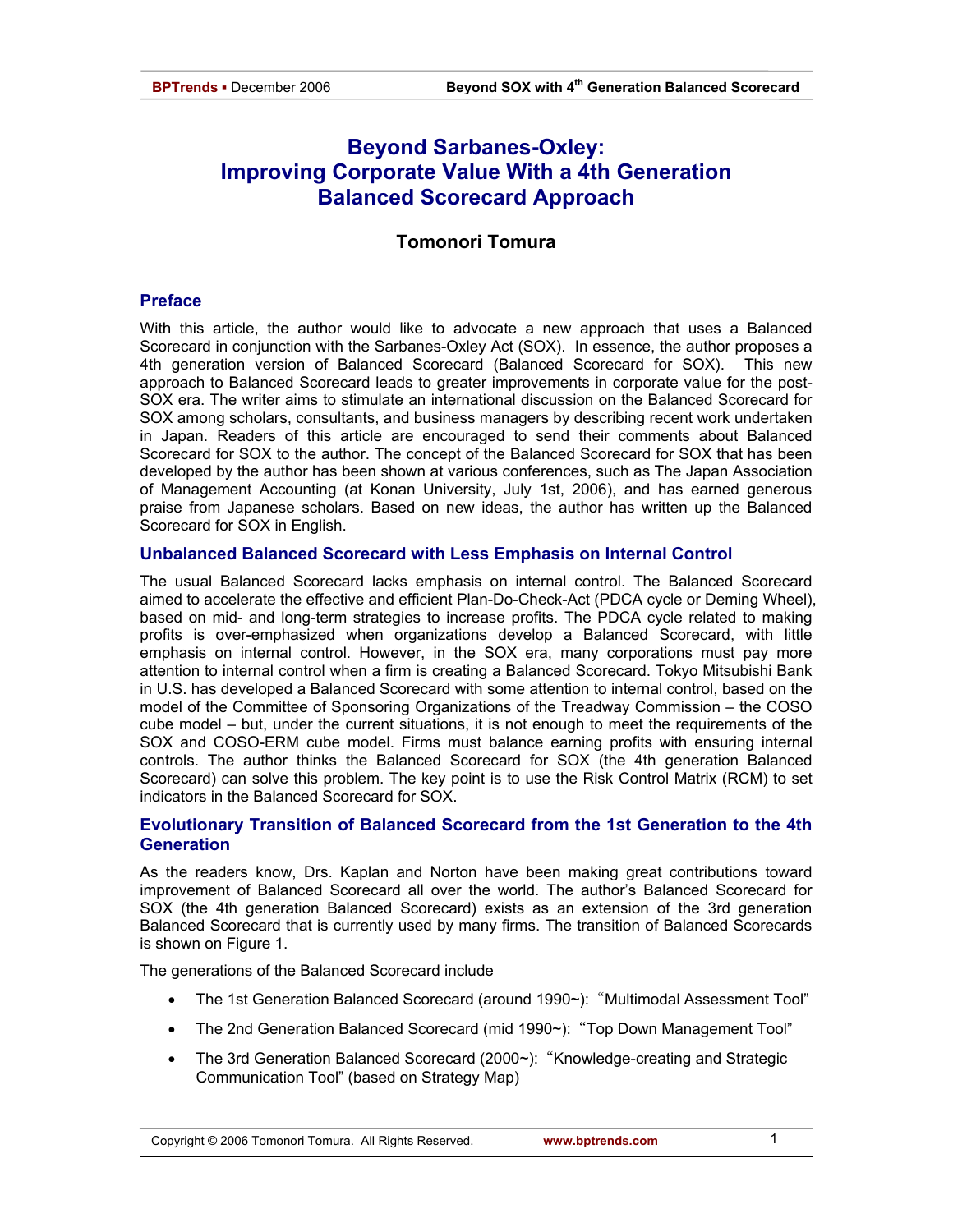The 4th Generation Balanced Scorecard (2006~): "Beyond SOX Tool" (balancing the profit earning strategy and the internal control strategy: Balanced Scorecard for SOX)



**Figure 1. The Evolutionary Transition of the Balanced Scorecard**

# **PDCA Cycle for Internal Control**

In Japan, Financial Services Agency developed its own COSO cube model, the so-called Japanese style COSO model (J-COSO). The basic concept of J-COSO is almost the same as the original COSO model. There are differences in the J-COSO model: J-COSO added "response to IT" and "safeguarding of assets" aspects to the original COSO model. The author finds that the J-COSO has internal control PDCA cycle shown on Figure 2



# **Figure 2. J-COSO Model & Internal Control PDCA Cycle Concept**

As many articles indicate, Balanced Scorecards can improve the quality of strategy implementation, the operation of a business, strategic communication, and so forth by the PDCA cycle mainly related to earning profits. In the SOX era, corporations need to use Balanced Scorecards to improve the quality of internal controls and thereby improve corporate values, with the PDCA cycle related to the COSO model or the J-COSO model shown on Figure 2. In this internal control PDCA cycle and the J-COSO model, the key point of a fit with SOX for firms is in these two aspects – "information and communication" and "monitoring." As for "information and communication," the appropriate information must be shared among the appropriate persons on a timely basis (e.g., among functional units, line managers and middle or top management,

Copyright © 2006 Tomonori Tomura. All Rights Reserved. **www.bptrends.com**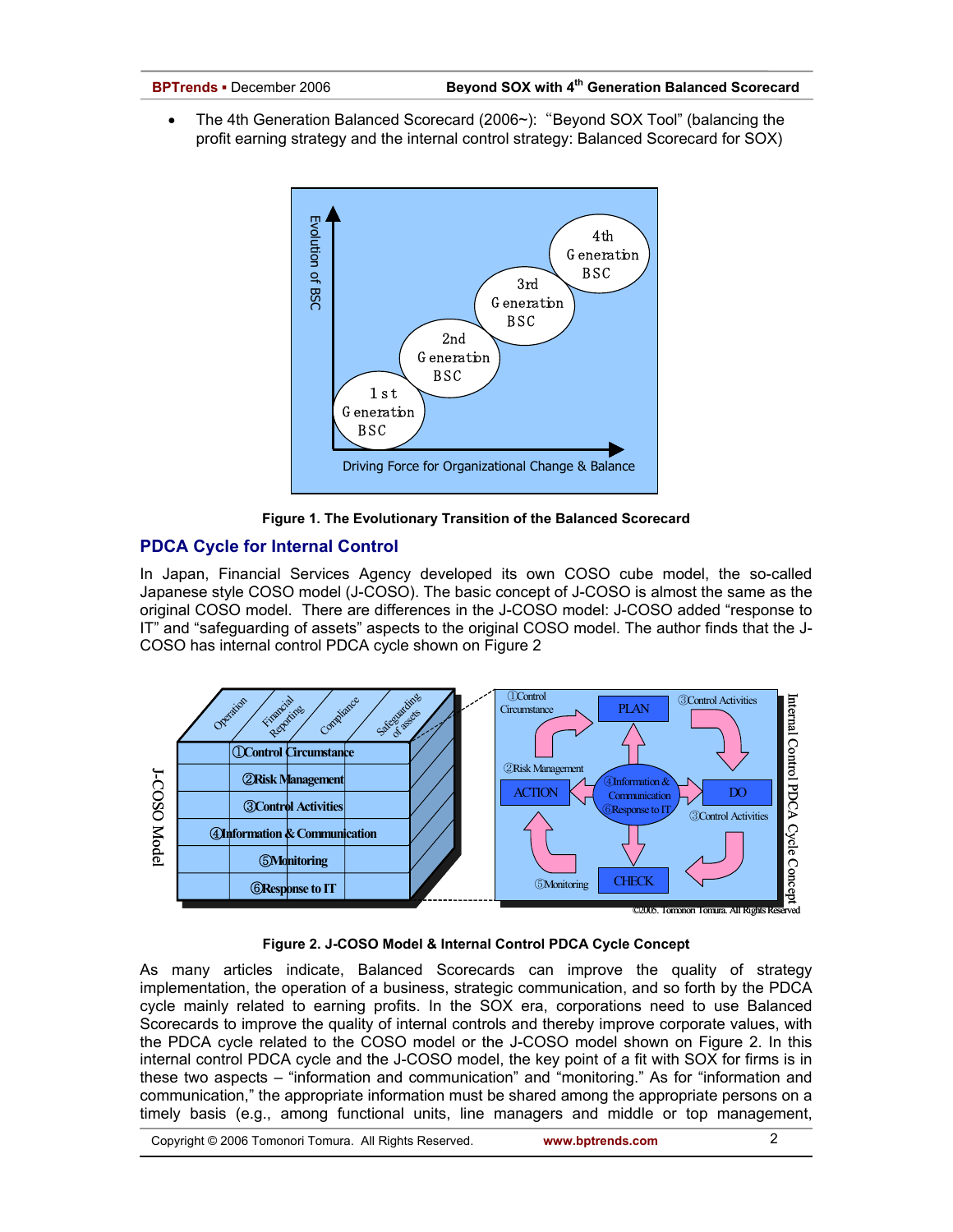directors, and so forth). Also, the appropriate information and business activities must be monitored by the right persons in real time. Periodic internal audits (such as quarterly internal audits) are not enough. Risks related to daily operations are changing day by day, time after time. The firms should communicate the important information as shared knowledge, and monitor any signs of risk in real time to prevent failure of external audits and the SOX clearance. In this situation, Balanced Scorecard for SOX can be a great help for the firms, top management, directors, and other stakeholders.

#### **Balanced Scorecard for SOX: Concept**

Using information technology (IT) such as the Balanced Scorecard software, Data Warehouse (DWH), Business Intelligence (BI), and so forth, the Balanced Scorecard for SOX can be a powerful tool, both for strategies related to earning profits and for internal control in a singlehanded undertaking. On a PC at the president's desk, the CEO can monitor the process of the implementation of both strategies and task progress in real time. Other officers, directors, and middle managers do the same things with the Balanced Scorecard for SOX based on the IT circumstance. All main members share the same important information and every progress in profit-making strategies and the status of internal control by means of the Balanced Scorecard software and other IT tools such as DWH, BI, and so forth. The appropriate information on daily business operations, periodical internal audits, and self-audits is gathered by manual data inputs and the auto-data consolidation into DWH and shown as BI to translate the data into the indicators of the Balanced Scorecard for SOX. The Balanced Scorecard for SOX (the 4th generation Balanced Scorecard) uses the Balanced Scorecard (the 3rd generation Balanced Scorecard) as its basis. Profit gaining strategies are reflected in the 3rd generation Balanced Scorecard, as usual, to implement its PDCA cycle. In addition to this procedure, internal control strategies are reflected in the 4th generation Balanced Scorecard as an added theme to implement its PDCA cycle. Both PDCA cycles are interrelated in the Balanced Scorecard for SOX. Based on the Risk Control Matrix (RCM), Key Risk Indicators (KRIs), as lagged indicators, are set for each risk, and Key Control Indicators (KCIs), as leading indicators, are set for each control activity. Figure 3 shows the concept of the Balanced Scorecard for SOX as a whole.



**Figure 3. Concept of Balanced Scorecard for SOX**

# **Setting Indicators on the Risk Control Matrix**

To make a Balanced Scorecard for SOX requires the RCM to set the KRIs as the lagged indicators and the KCIs as the leading indicators. The firms that offer stocks to the public now

Copyright © 2006 Tomonori Tomura. All Rights Reserved. **www.bptrends.com**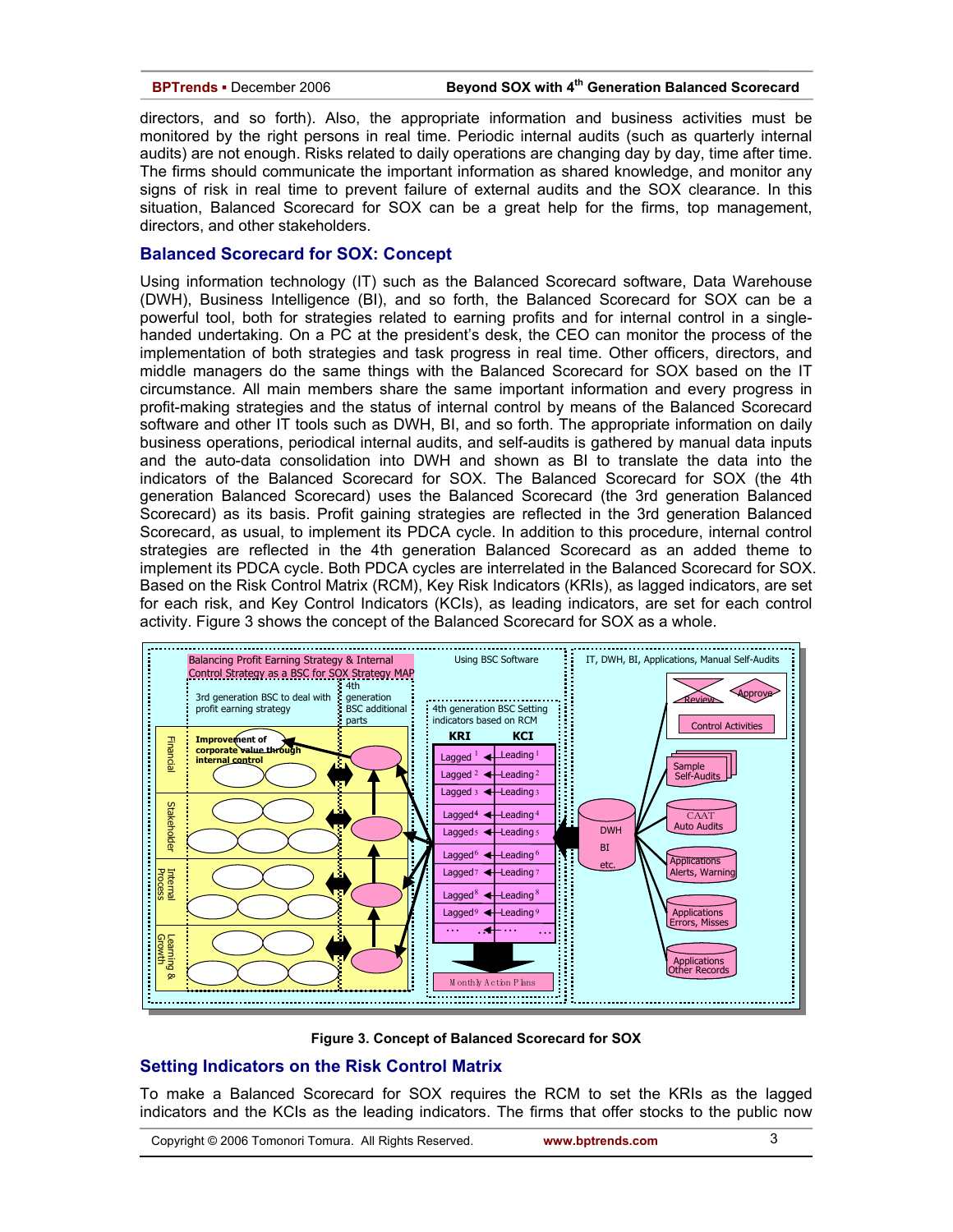#### **BPTrends ▪** December 2006 **Beyond SOX with 4th Generation Balanced Scorecard**

make operational flow charts, narratives – the RCM based on a consolidated financial statement – to know which items of account should be treated as SOX requirements. Consulting firms or external auditors have each RCM format. In this article, the author is using his own RCM format to set the KRIs and the KCIs. In the RCM, each process owner must show processes, subprocesses, risks, assertions, risk exposures, risk frequencies, control activities, control attributions, and control frequencies. According to risks and control activities exposed by the RCM, risks and control activities are quantified as the KRIs and the KCIs. The KCIs show how well the shown control activities are implemented to reduce risks. The KRIs show how well the exposed risks are controlled. If the KCIs show worse results than the previous month, the firm will face problems about the risk management required by SOX for the near future (also, it will permit the KRIs to show bad results in near future). Through the Balanced Scorecard for SOX, the companies can catch and monitor signals of risk management situations in advance before external auditors pointed out their material weaknesses based on SOX requirements. Not only profit earning strategies but also internal control strategies require future-oriented managerial approaches (i.e., the Balanced Scorecard for SOX). An example of the RCM with KRIs and KCIs is shown on Figure 4.

| <b>Process</b> | Sub-           | <b>Risks</b>                    | Items of   | <b>Assertions</b>                   | <b>Risk</b>     | <b>Risk</b>        | Control                         | Control<br><b>Activities</b>   | Control             | Control      |
|----------------|----------------|---------------------------------|------------|-------------------------------------|-----------------|--------------------|---------------------------------|--------------------------------|---------------------|--------------|
|                | <b>Process</b> |                                 | Account    |                                     | <b>Exposure</b> | <b>Frequencies</b> | #                               |                                | <b>Attributions</b> | Frequencies  |
| $\mathcal{L}$  | $\mathcal{L}$  | $R-1$                           | Revenue    | Existence                           | <b>High</b>     | Middle             | $C-1$                           | Review after                   | Manual              | In each case |
| Revenue        | Ordering       | Incorrect                       | Account    |                                     |                 |                    |                                 | order                          | Preservation        |              |
|                |                | input of                        | receivable |                                     |                 |                    |                                 | entry<br>by<br>another         |                     |              |
|                |                | order entry                     |            |                                     |                 |                    |                                 | staff                          |                     |              |
|                |                | <b>KRI</b> <sup>O</sup> setting |            |                                     |                 |                    | <b>KCI</b> <sup>O</sup> setting |                                |                     |              |
|                |                | (For monitoring                 |            | Cause-and-effect<br>link of KCI-KRI |                 |                    | (For monitoring                 |                                |                     |              |
|                |                | R-1: Lagged                     |            |                                     |                 | C-1: Leading       |                                 |                                |                     |              |
|                |                |                                 |            |                                     |                 |                    |                                 |                                |                     |              |
|                |                | Indicator)                      |            |                                     |                 | Indicator)         |                                 |                                |                     |              |
|                |                | $R-2$                           | Revenue    | Valuation                           | High            | Low                | $C-2$                           | By the credit<br>limit         | Automatic<br>action | On a steady  |
|                |                | Accepting<br>orders             | Account    |                                     |                 |                    |                                 | registered                     | Preservation        | basis        |
|                |                | from                            | receivable |                                     |                 |                    |                                 | with                           |                     |              |
|                |                | nonreceivable                   |            |                                     |                 |                    |                                 | application,<br>automatic      |                     |              |
|                |                | client                          |            |                                     |                 |                    |                                 | shipment<br>restriction        |                     |              |
|                |                |                                 |            |                                     |                 |                    |                                 | for<br>invalid<br>order        |                     |              |
|                |                |                                 |            |                                     |                 |                    | <b>KCI</b> setting              |                                |                     |              |
|                |                |                                 |            | Cause-and-effect                    |                 | (For monitoring    |                                 |                                |                     |              |
|                |                |                                 |            | link of KCI-KRL                     |                 |                    | C-2: Leading                    |                                |                     |              |
|                |                |                                 |            |                                     |                 |                    | Indicator)                      |                                |                     |              |
|                |                | KRI2 setting                    |            |                                     |                 |                    | $C-3$                           | Credit                         | Manual              | In each case |
|                |                | (For monitoring                 |            |                                     |                 |                    |                                 | exposure                       | Preservation        |              |
|                |                | R-2: Lagged                     |            |                                     |                 |                    |                                 | management<br>by               |                     |              |
|                |                | Indicator)                      |            |                                     |                 |                    |                                 | another staff<br>prior to deal |                     |              |
|                |                |                                 |            |                                     |                 |                    |                                 |                                |                     |              |
|                |                |                                 |            | Cause-and-effect                    |                 | KCI3 setting       |                                 |                                |                     |              |
|                |                |                                 |            | link of KCI-KRI                     |                 |                    | (For monitoring                 |                                |                     |              |
|                |                |                                 |            |                                     |                 |                    | C-2: Leading                    |                                |                     |              |
|                |                |                                 |            |                                     |                 |                    | Indicator)                      |                                |                     |              |
|                | 2 etc.         | ***                             | ***        | ***                                 | ***             | ***                | ***                             | ***                            | ***                 | ***          |

#### **Figure 4. RCM with KRI and KCI**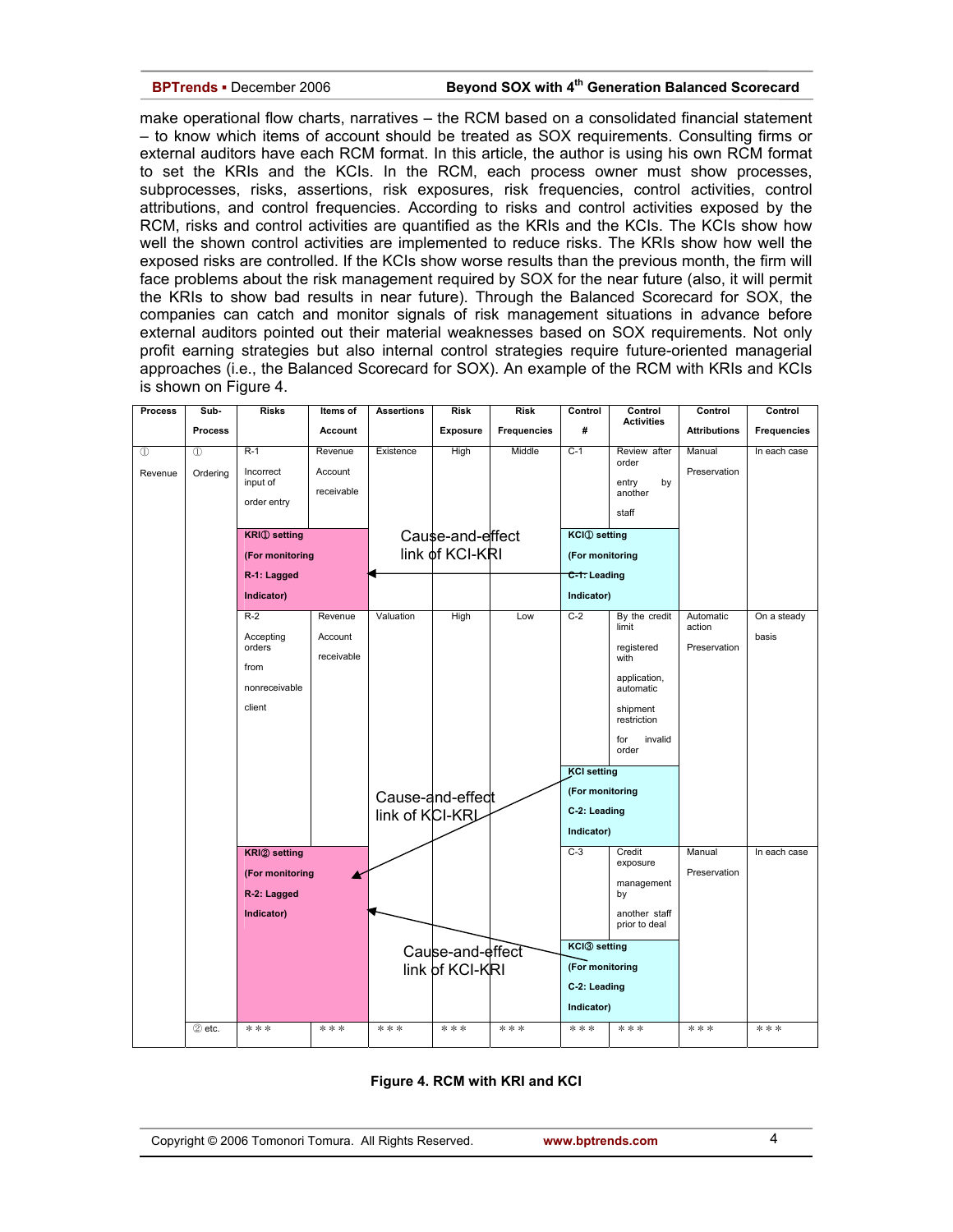# **The Excellent Advantage of Balanced Scorecard for SOX**

Some people may ask the author, "Why do we need to develop, formulate, and use the Balanced Scorecard for SOX?" Are there any advantages to using it? The answer is "Yes, of course!" In rerum natura, the implementation of the profit earning strategy and the internal control strategy for potential risks are two sides of the same coin. The two aspects should be balanced in a Balanced Scorecard. Usual Balanced Scorecards partially adopt the aspects of the risk management such as Balanced Scorecards developed by Tokyo Mitsubishi Bank (change of a designation: current "Mitsubishi Tokyo UFJ Bank") in North America, but the Balanced Scorecards are not enough in the SOX era. Moreover, there are excellent advantages of the Balanced Scorecard for SOX for the publicly held firms and also for the non-publicly held organizations, which are not required to clear a major hurdle with SOX. The advantages are shown below.

#### **Excellent Advantages of BSC for SOX (the 4th generation BSC)**:

Allowing a sense of process ownership to take root among employees, managers, officers, etc.

By setting each indicator person responsible, an awareness of internal control issues is increased among KRIs or KCIs owners.

Clarification of the responsibility of KRIs or KCIs owners.

Through setting KRIs and KCIs and action plans, process owners can easily understand the required tasks, the timeliness of internal control activities, the desired effects, etc.

Grasping the significance of a sign of potential risk (deleterious changes) prior to real damage.

KRIs and KCIs show internal control situations in real time. CEO or other stakeholders can catch undesirable events and take appropriate actions to respond to bad situations. The author calls this "Alternate Function of Internal Audit (AFIA)." In addition to AFIA, internal auditors perform periodical internal audits to ensure sound business activities.

As a Helpful tool to establish internal audit programs.

KRIs and KCIs reveal questionable or problematic processes, actions, situations, etc. By watching changes in the values of the indicators, internal auditors can know where the important problems are for the next internal audits. The auditors selectively implement effective internal audits.

Improvements in transparency and accountability.

KRIs and KCIs provide clear, supportive evidence for the CEO who must explain his/her company's internal control situations for the stakeholders.

Visible changes in the indicators place strong pressure on process owners to achieve goals.

As for improving the control circumstance, all efforts, idleness, or careless errors of every process owner are shown clearly. The BSC for SOX makes them aware of current internal control situations and how to recognize gaps between the To-Be status and the bare facts of the current internal control status.

From "Clearing SOX Requirements" to "Beyond SOX."

The profit making strategy and the internal control strategy are shown on a strategy map. CEOs can simply send clear-sighted messages to all stakeholders to improve the corporate value by taking actions to clear SOX requirements. "Clearing SOX Requirements" is not enough.

z Ensuring the traceability of internal control processes and actions toward *Kaizen* for the next period.

All internal control processes and actions are recorded and visualized. CEOs can use the data to determine the better ways to continuously improve the internal control situations of his/her company as *Kaizen*

Copyright © 2006 Tomonori Tomura. All Rights Reserved. **www.bptrends.com**